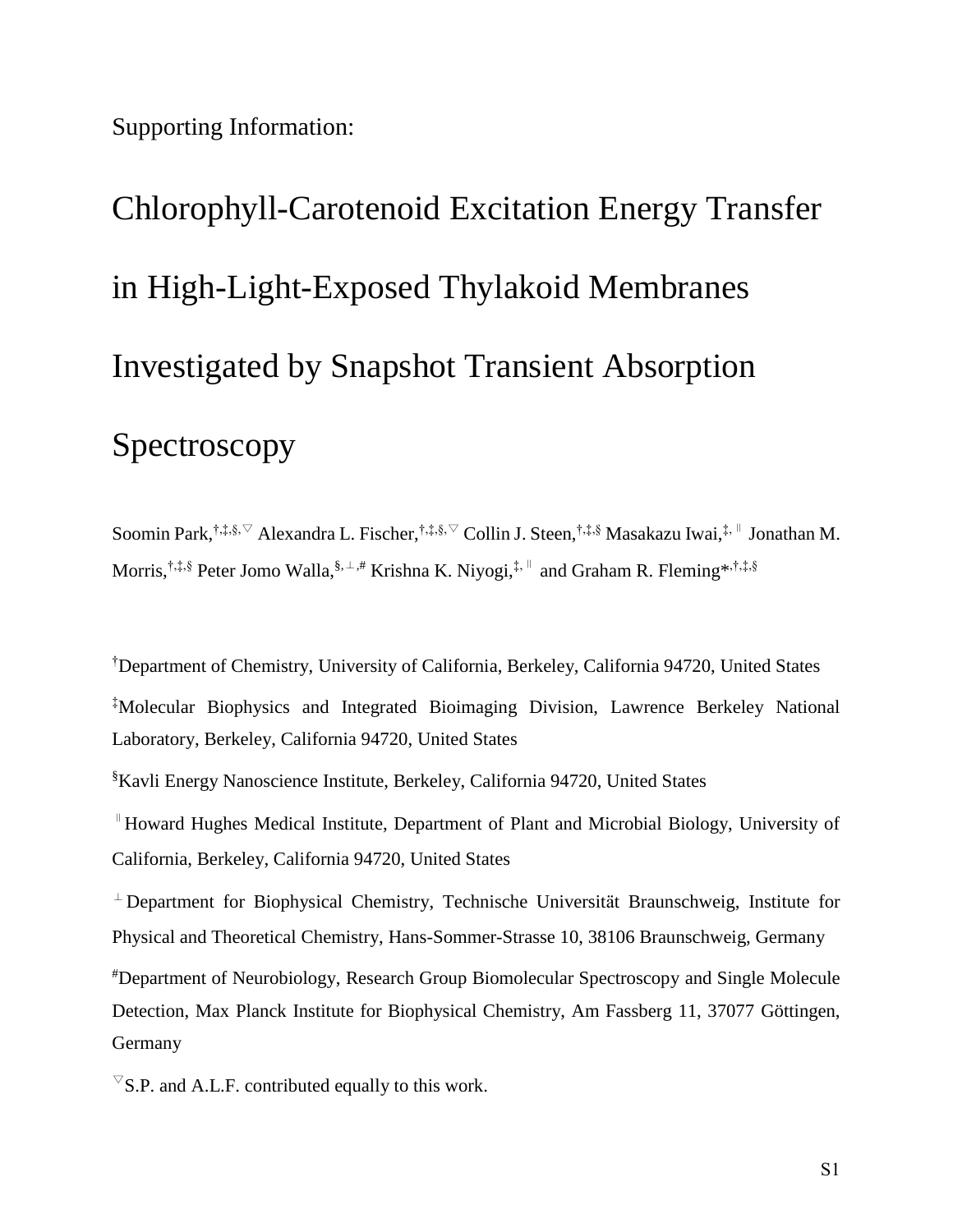

**Figure S1**. TA kinetic profiles of high-light-exposed thylakoid samples. Through global analysis, it was deduced that at least three lifetime components ( $\tau_1$ =7.81 ps,  $\tau_2$ =28.2 ps, and  $\tau_3$ =160 ps) are required for fitting the ESA signal of the samples in the wavelength range of  $530 \sim 620$  nm. From the TA kinetic profile at 620 nm, the two longest lifetime components ( $\tau_2$ =28.2 ps and  $\tau_3$ =160 ps) mainly represent the contribution of Chl ESA. The probe wavelength is denoted in each panel.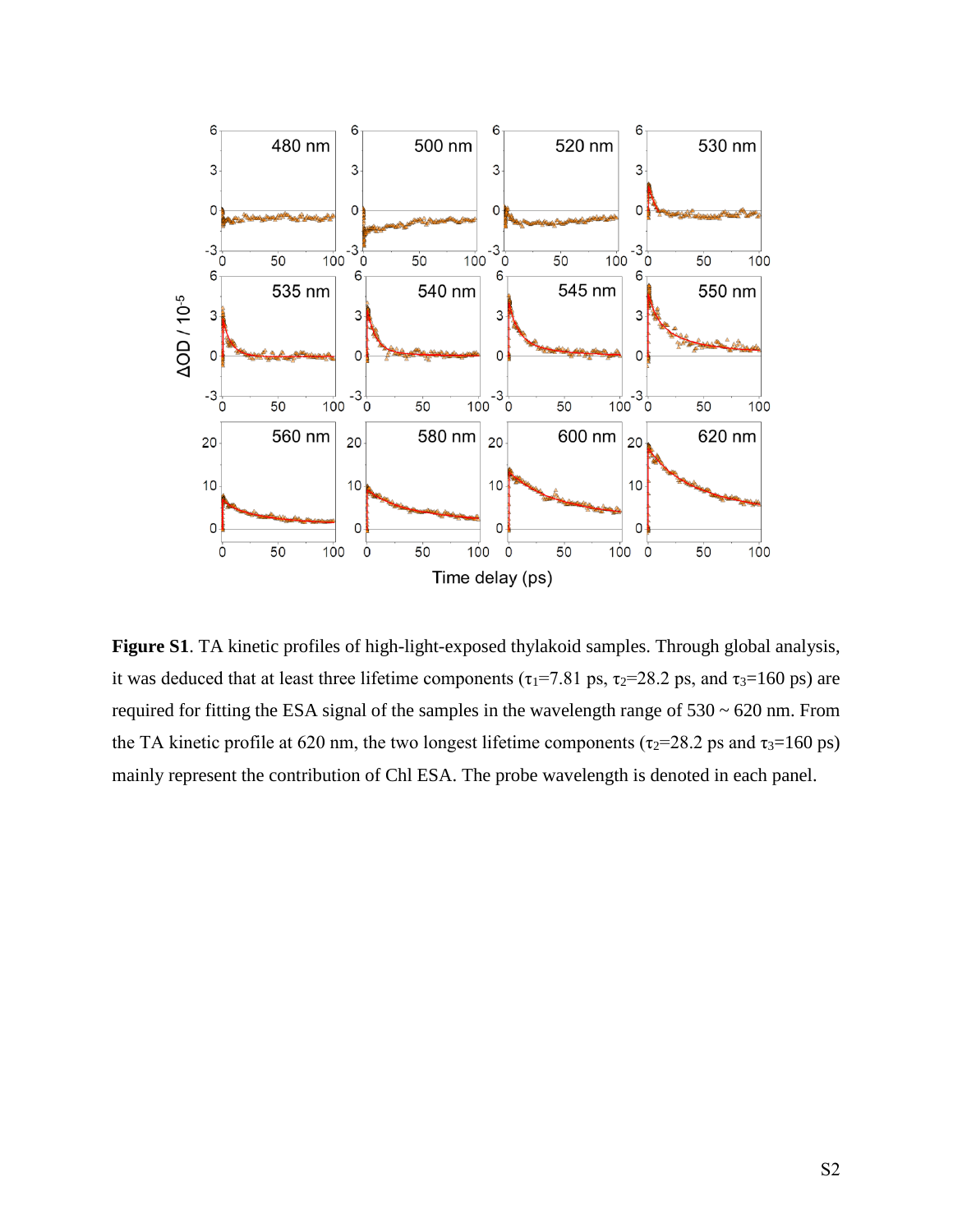

**Figure S2**. Transient absorption kinetics of spinach thylakoid membranes under dark-exposed (gray, down triangle) and high-light-exposed (orange, up triangle) conditions. Samples were excited at 650 nm and probed at (a) 620 nm and (b) 680 nm.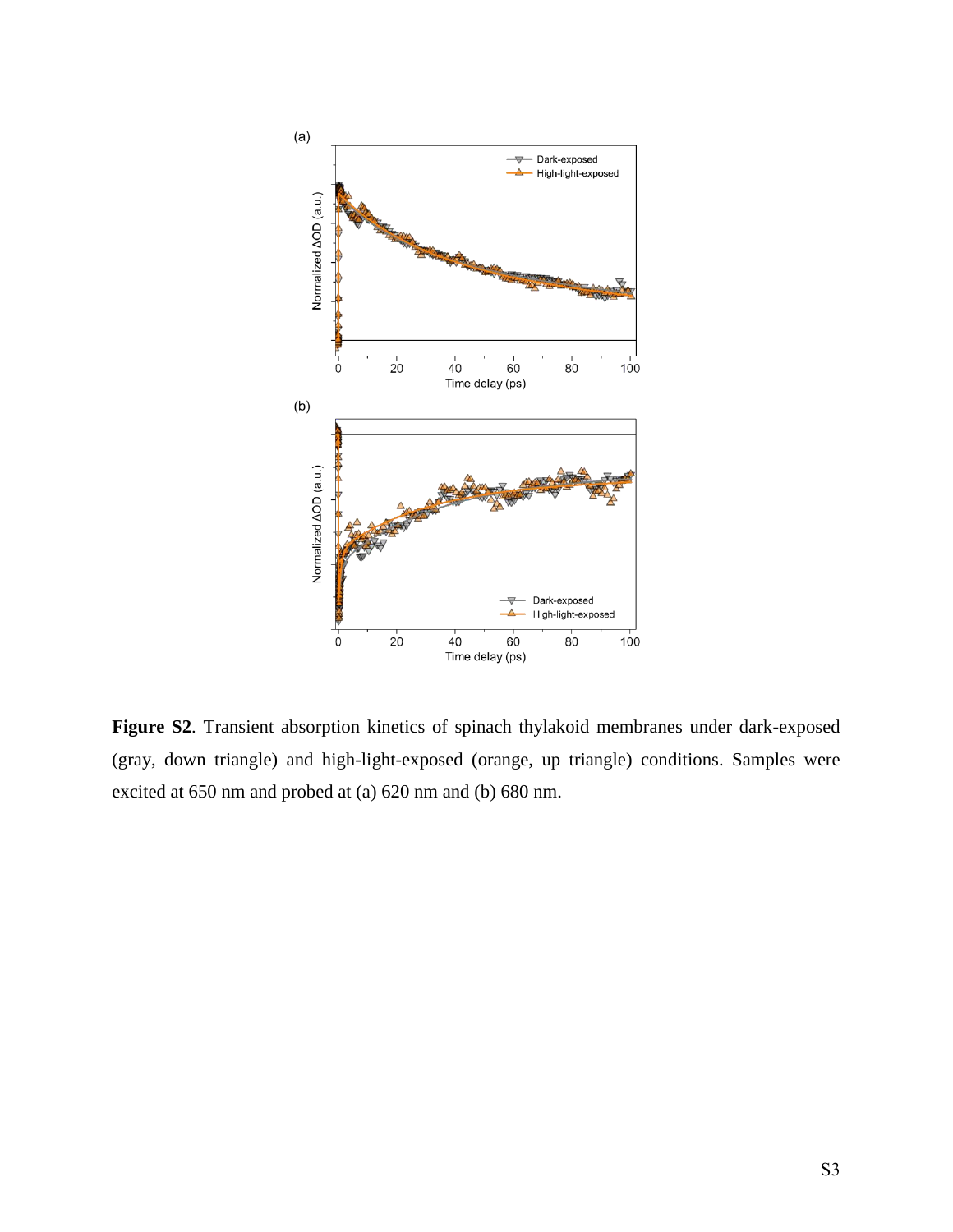

**Figure S3**. (a) Kinetic scheme for the CT quenching mechanism in light-exposed thylakoid membranes. Relative percentages of Chl excitations between Chl pool and a Chl adjacent to Car are denoted as *X* and *Y*, respectively. (b, c) Dynamics of the charge-transfer (CT) state population calculated with various initial excitation populations at the bulk Chl pool vs. Chl close to Car. The scheme uses a slower de-excitation (charge recombination) rate  $(k_2 \cong (150 \text{ ps})^{-1})$  at quenching sites. The rate constant  $k_1$  can vary as the PSII antenna structure changes during light exposure, so calculation was performed with two different values. (b) The  $k_1$  was assumed to be  $(350 \text{ ps})^{-1}$  based on the bulk Chl fluorescence lifetime in quenched state (Figure 5a). (c) The  $k_1$  was assumed to be  $(20 \text{ ps})$ <sup>-1</sup> based on previous literature.<sup>S1</sup> In both cases, due to the slower charge recombination (k<sub>2</sub>), rise components exist in the simulated dynamics even after significant initial population  $(20\%$ and  $\sim$  60% for (b) and (c), respectively) is placed on the *Y* group (a).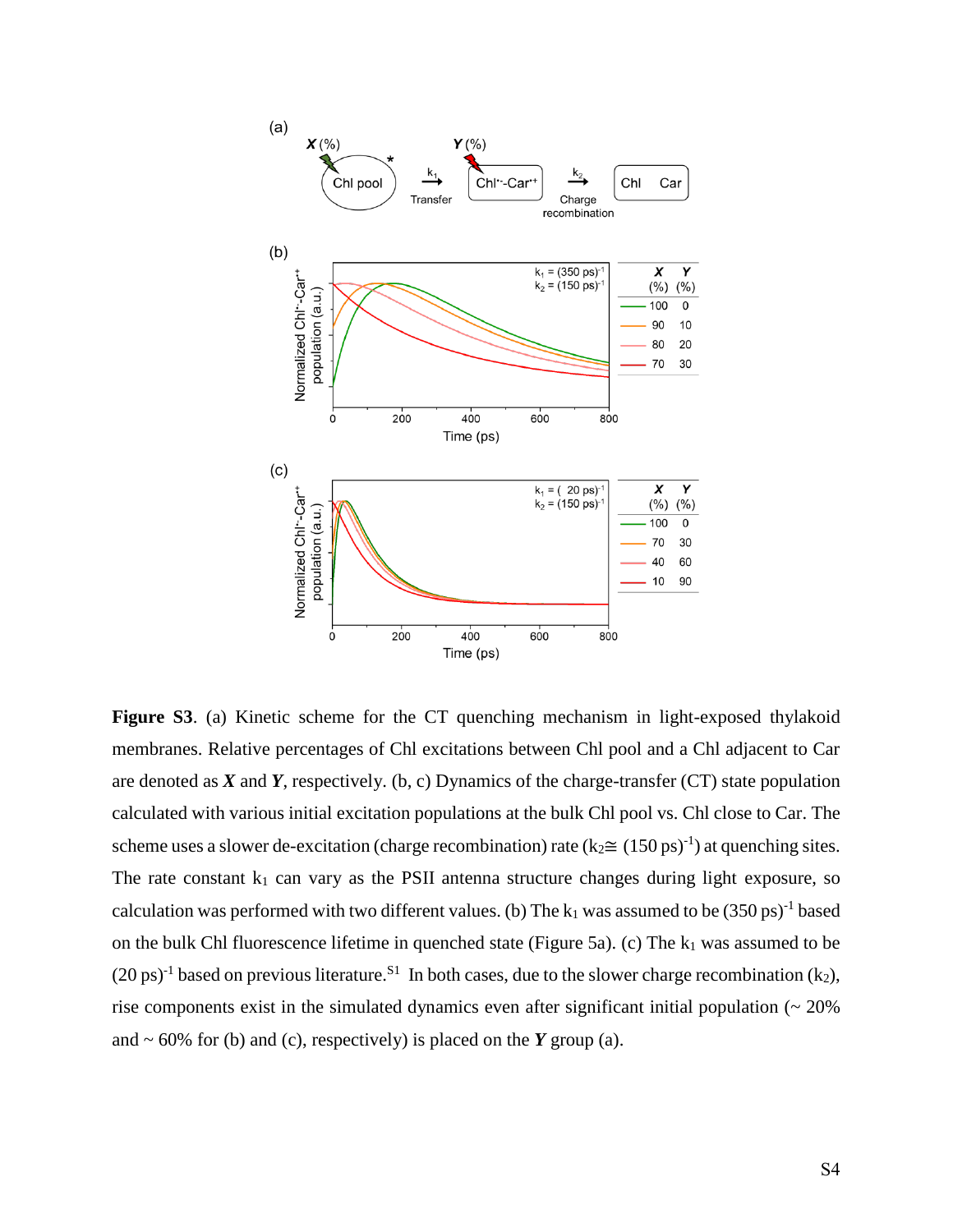

**Figure S4**. Difference TA spectrum reconstructed by subtracting the dark-exposed signal from the high-light-exposed signal. The dΔOD spectrum was reconstructed using the following equation:

$$
d\Delta OD_{car\,S_1}(\lambda) = \Delta OD_{at\,1\,ps}(\lambda, light) - \Delta OD_{at\,1\,ps}(\lambda, dark) \times \left(\frac{\Delta OD_{at\,40\,ps}(\lambda, light)}{\Delta OD_{at\,40\,ps}(\lambda, dark)}\right)
$$

where  $\lambda$  is the probe wavelength. Data are presented as the mean  $\pm$ SE (n=5). The dashed line represents a b-spline interpolation among the experimental data points.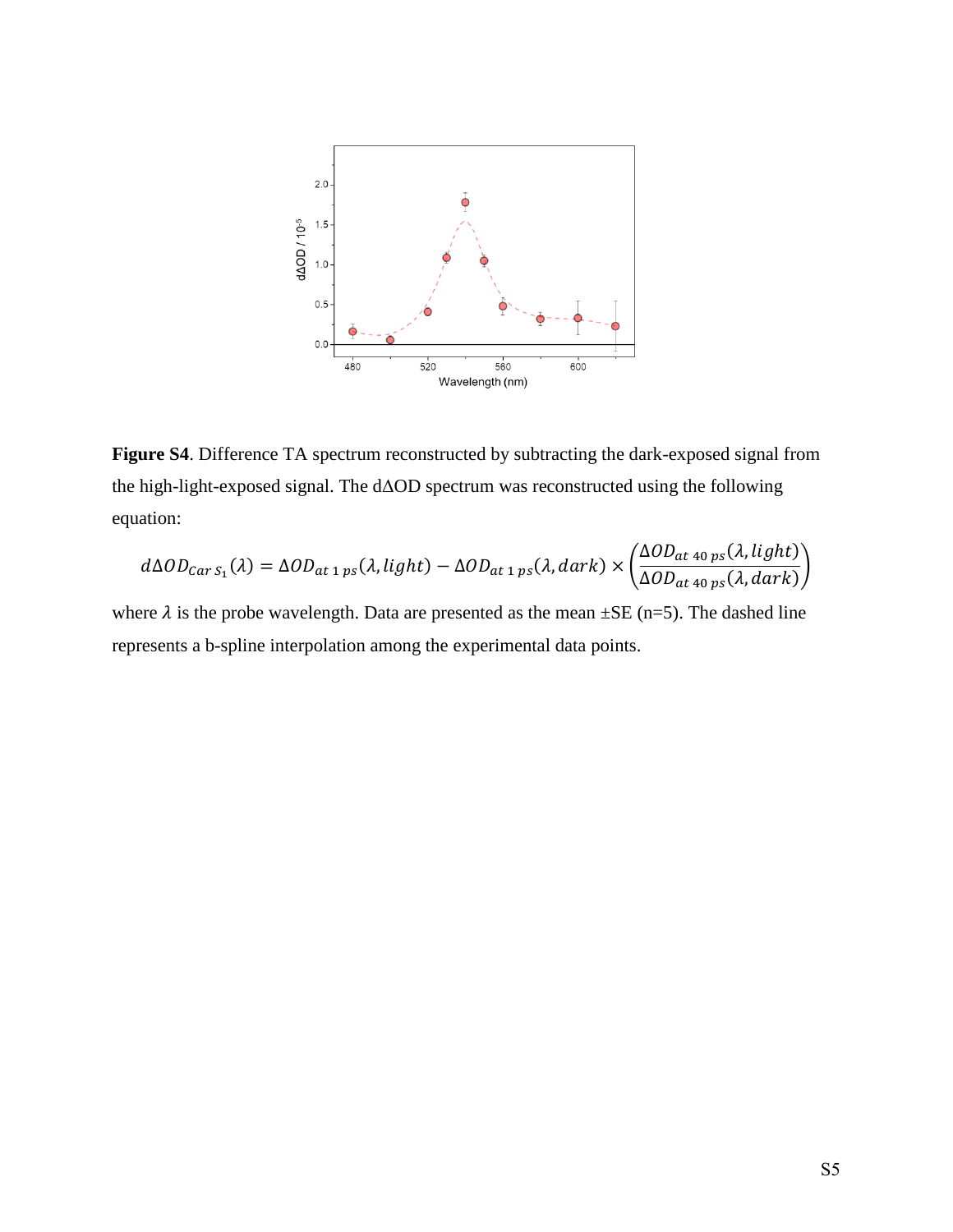

**Figure S5**. Concentrations of zeaxanthin and lutein in untreated and DTT-treated thylakoid membranes determined by time-resolved high-performance liquid chromatography measurements. The accumulation of zeaxanthin in this figure originally published in S. Park et al., *J. Phys. Chem.*  Lett. 2017, 8 (22), 5548–5554 (ref 17).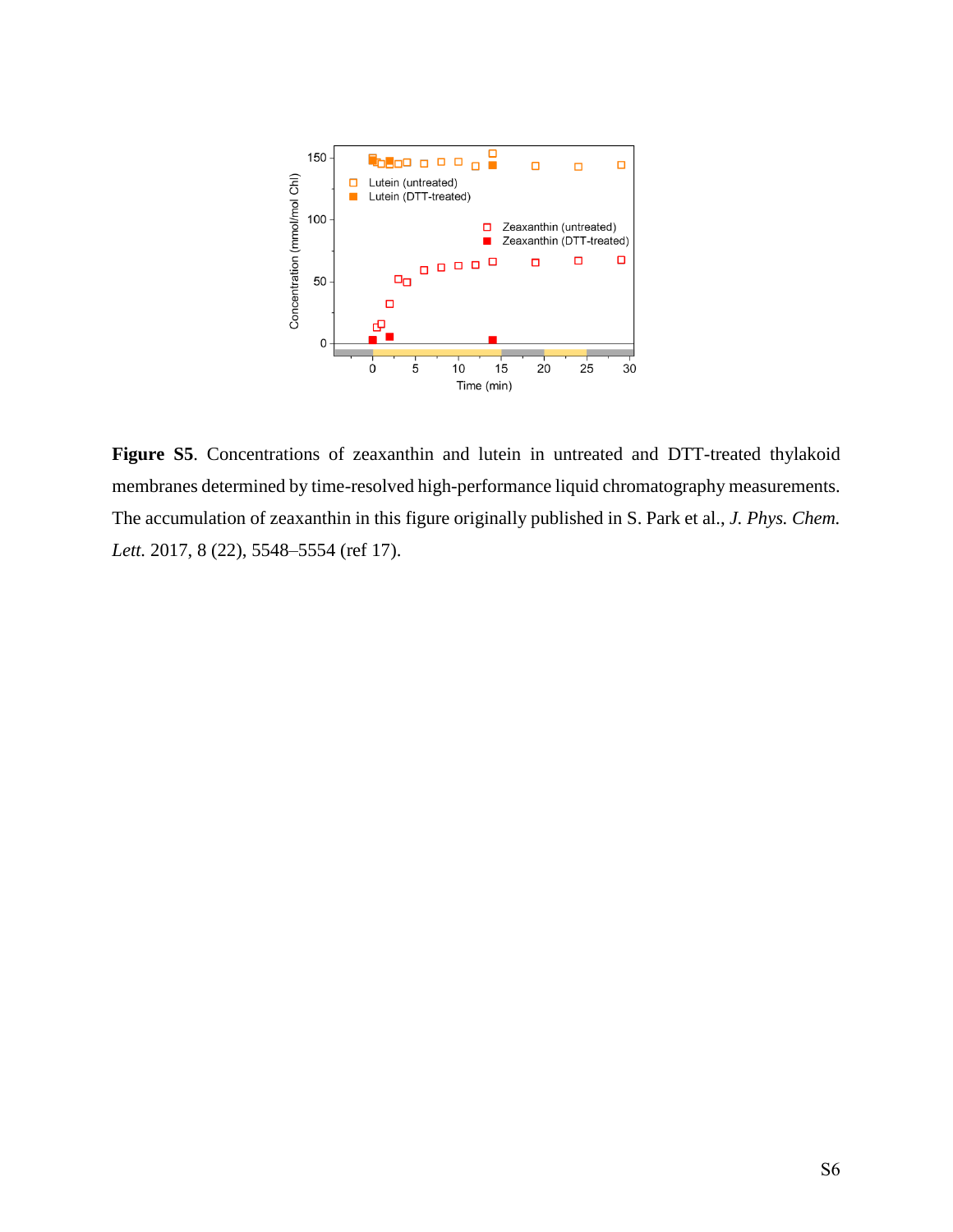

**Figure S6**. Transient absorption kinetics of DTT-treated spinach thylakoid membranes under darkexposed (gray, down triangle) and high-light-exposed (orange, up triangle) conditions. Samples were excited and probed at 650 nm and 540 nm, respectively.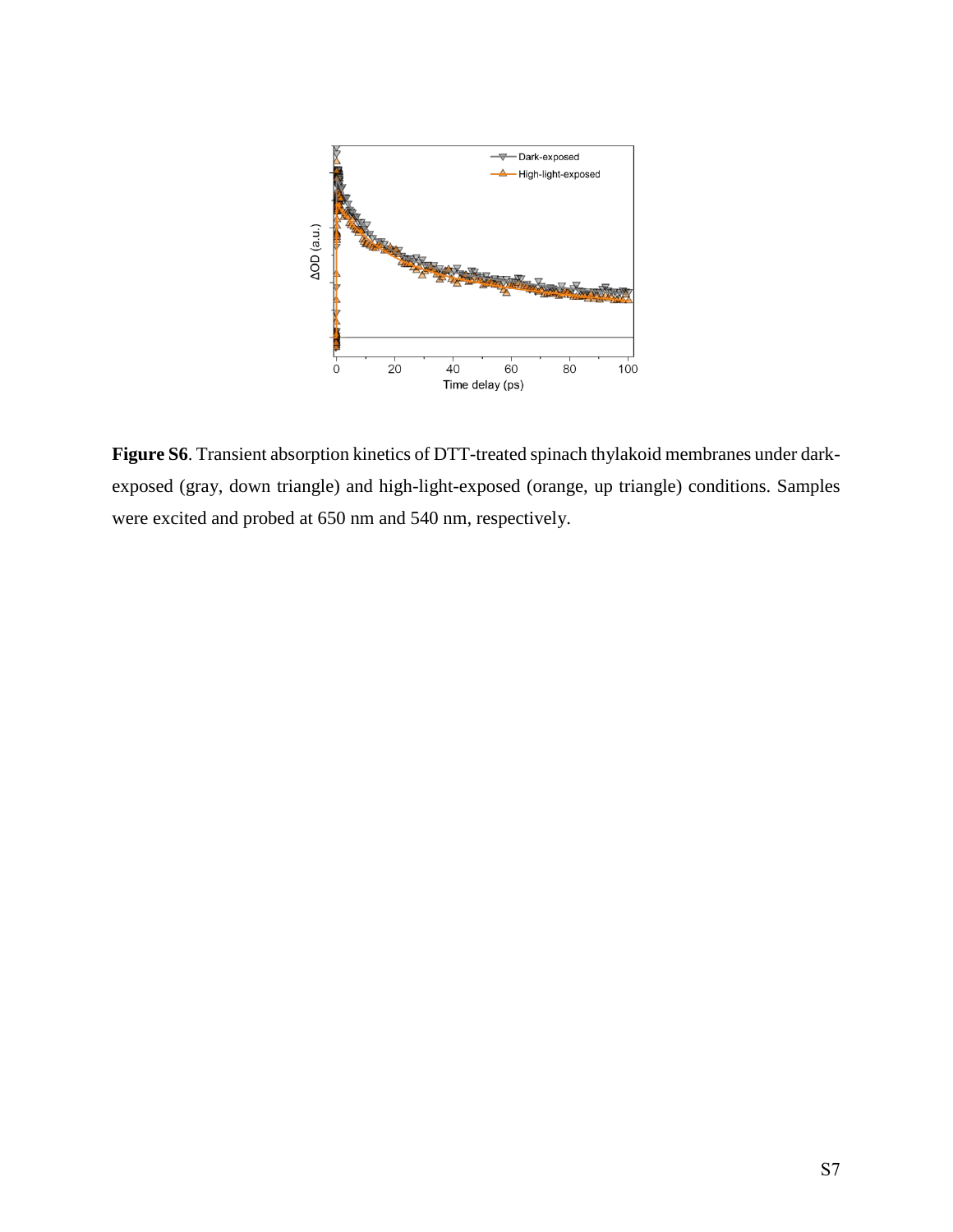

**Figure S7**. Snapshot TA data of untreated thylakoid samples with curve fit (red) in the first highlight-exposure period. Curve fittings use a combined single exponential rise and Gaussian peak function. The Gaussian peak function with a center at 1.9 min was included to account for the sharp rise and fall of the data which is likely a result of the sharp spike in ΔpH following highlight exposure. The time constants of the single exponential rise component are denoted.